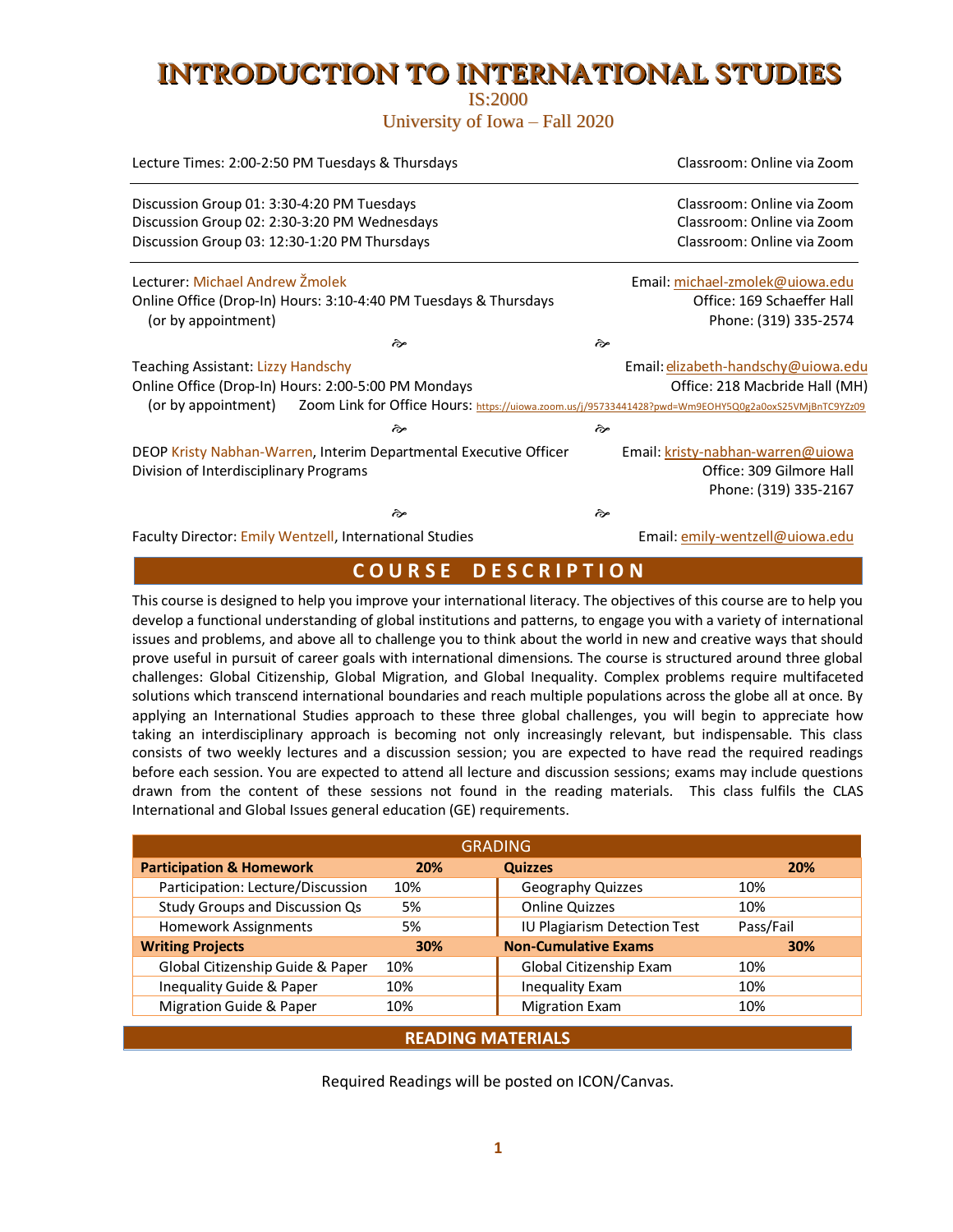### Introduction to International Studies University of Iowa – Fall 2020

# **E V A L U A T I O N**

| <b>GRADING SCALE</b> |  |       |    |       |      |       |    |           |    |
|----------------------|--|-------|----|-------|------|-------|----|-----------|----|
| 59                   |  | 67-69 | D+ | 77-79 | $C+$ | 87-89 | B+ | 98-100    | A+ |
| or                   |  | 63-66 |    | 73-76 |      | 83-86 | В  | 93-97     |    |
| below                |  | 60-62 | D- | 70-72 | $C-$ | 80-82 | В- | $90 - 92$ |    |

| <b>In-Class Participation</b><br>10%<br>Your participation in this class-by way of questions,<br>comments and shared insights-are a vital part of the<br>learning experience for all present. This portion of your final<br>grade will be based upon how well you made substantive<br>and positive contributions to classroom discussions,<br>including asking questions or making comments as well as                                                                                                                                        | 10%<br><b>Study Groups and Discussion Questions</b><br>We will form study groups of 3-5 students. Each study group<br>will be responsible for developing several questions,<br>comments or points of critique about the reading under<br>consideration by Monday for us to discuss during lecture,<br>typically on Thursdays. Grading is individual, so be sure any<br>question, comment or point of critique you write or                                 |
|-----------------------------------------------------------------------------------------------------------------------------------------------------------------------------------------------------------------------------------------------------------------------------------------------------------------------------------------------------------------------------------------------------------------------------------------------------------------------------------------------------------------------------------------------|------------------------------------------------------------------------------------------------------------------------------------------------------------------------------------------------------------------------------------------------------------------------------------------------------------------------------------------------------------------------------------------------------------------------------------------------------------|
| completing any homework or in-class excercizes assigned.                                                                                                                                                                                                                                                                                                                                                                                                                                                                                      | contribute to writing has your name on it.                                                                                                                                                                                                                                                                                                                                                                                                                 |
| <b>Online Quizzes (weekly)</b><br>10%<br>Due by lecture time on most Tuesdays, Online Quizzes (OQ)<br>are brief quizzes intended to stimulate your thinking so that<br>you come to class prepared to contribute to the classroom<br>discussion. You will log into ICON/Canvas and take a short<br>quiz on the readings for the week.                                                                                                                                                                                                          | 10%<br><b>Geography Quizzes (4)</b><br>As an International Studies Student, it is important that you<br>develop a strong working knowledge of the countries of the<br>world and the major features of the globe. You will be asked<br>to take four (4) Geography Quizzes throughout the course,<br>to test your geographic literacy.                                                                                                                       |
| OQ#1: Due: 9/1<br>OQ#5: Due: 10/6<br>OQ# 8: Due: 11/3                                                                                                                                                                                                                                                                                                                                                                                                                                                                                         | #1 Europe: Sep 1-3 online                                                                                                                                                                                                                                                                                                                                                                                                                                  |
| OQ# 9: Due: 11/10<br>OQ#2: Due: 9/8<br>OQ#6: Due: 10/13<br>OQ#10: Due: 11/17<br>OQ#3: Due: 9/15<br>OQ#7: Due: 10/20                                                                                                                                                                                                                                                                                                                                                                                                                           | #2 Africa: Sep 20 - Oct 1 online<br>#3 The Americas: Nov 3-5 online                                                                                                                                                                                                                                                                                                                                                                                        |
| OQ#4: Due: 9/29<br>OQ#11: Due: 12/1                                                                                                                                                                                                                                                                                                                                                                                                                                                                                                           | #4 Asia: Nov 10-12 online                                                                                                                                                                                                                                                                                                                                                                                                                                  |
| <b>Writing Projects (3)</b><br>30%<br>You will be expected to complete three writing projects, one<br>for each part of the course, each worth 10% of your final<br>grade and each emphasizing a different skill. First, you will<br>complete a Writing Guide, which you will workshop with<br>your classmates in discussion and then turn in for feedback                                                                                                                                                                                     | <b>Non-Cumulative Exams (3)</b><br>30%<br>You will take three exams in this course, one for each part,<br>to test your comprehension of the material. None of these<br>exams is cumulative. Exams will involve multiple choice,<br>matching, short answer questions or even a short essay.                                                                                                                                                                 |
| before your final paper is due, in class.                                                                                                                                                                                                                                                                                                                                                                                                                                                                                                     | <b>Exam #1: Global Citizenship:</b><br>Open: 9/24<br>Due: 9/27                                                                                                                                                                                                                                                                                                                                                                                             |
|                                                                                                                                                                                                                                                                                                                                                                                                                                                                                                                                               | <b>Exam #2: Global Migration:</b><br>Open: 10/29<br>Due: 11/1<br><b>Exam #3: Global Inequality:</b><br>Open: 12/10<br>Due: 12/16                                                                                                                                                                                                                                                                                                                           |
| Guide Due: 9/17<br><b>Global Citizenship:</b><br>Paper Due: 9/29<br><b>Global Migration:</b><br>Guide <i>Due:</i> 10/15<br>Paper Due: 10/27                                                                                                                                                                                                                                                                                                                                                                                                   |                                                                                                                                                                                                                                                                                                                                                                                                                                                            |
| Guide Due: 11/19<br>Paper Due: 12/8<br><b>Global Inequality:</b>                                                                                                                                                                                                                                                                                                                                                                                                                                                                              | <b>Note:</b> Exams are not cumulative.                                                                                                                                                                                                                                                                                                                                                                                                                     |
| <b>IU Plagiarism Detection Test</b><br>(Pass/Fail)<br>You are required to visit Indiana University's tutorial on<br>How to Recognize Plagiarism at: www.indiana.edu/~istd/.<br>In order to pass this course you are required to submit: 1) a<br>1-2 paragraph summary of what you have learned from this<br>site; or: 2) the certificate with your name, email address<br>and the unique ID number issued by the site upon<br>successful completion of the test, in which case you will<br>receive extra credit worth 1% of your final score. | <b>Make-Up Assignments</b><br>Students who miss sessions or Geography Quizzes for<br>legitimate, documented reasons may be given the<br>opportunity to recover lost points by submitting a journal<br>entry on one of the readings for the session to be missed.<br>You will be asked to analyse the reading by identifying the<br>thesis and by offering your own reflections on its meaning.<br>An assignment sheet with Instructions may be found under |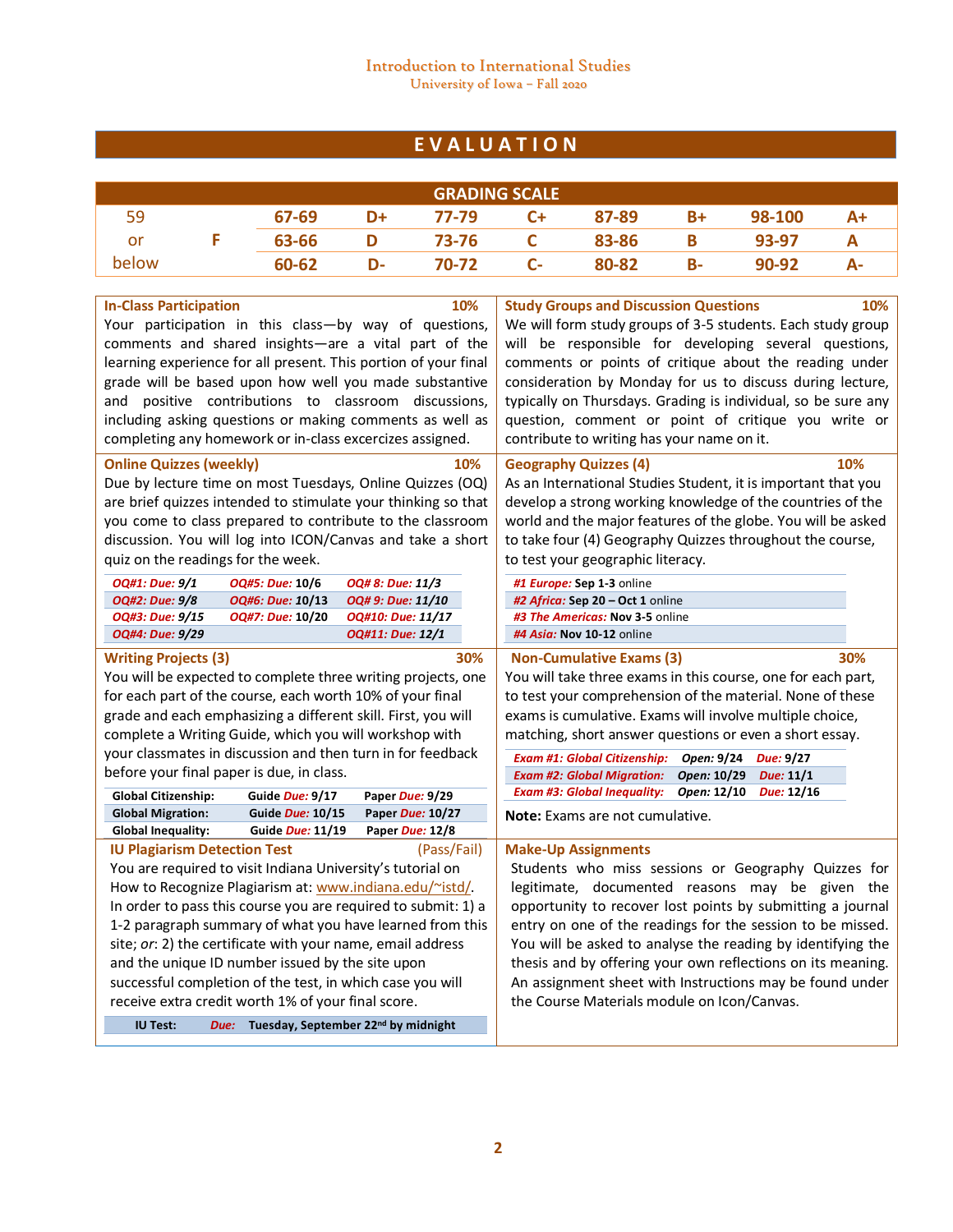#### Introduction to International Studies University of Iowa – Fall 2020

**\_WEEK 1\_ Introduction: Don't Panic!**

# **COURSE SCHEDULE PART ONE: GLOBAL CITIZENSHIP**

| Film:                                              | 'Don't Panic: The Truth About Population' with Hans Rosling (2014)<br>https://www.youtube.com/watch?v=FACK2knC08E - watch before your discussion session                                                   |                                                                                                                                                                                                                                                                 |  |  |  |  |
|----------------------------------------------------|------------------------------------------------------------------------------------------------------------------------------------------------------------------------------------------------------------|-----------------------------------------------------------------------------------------------------------------------------------------------------------------------------------------------------------------------------------------------------------------|--|--|--|--|
| Tue Aug 25<br>Aug 25-27<br>Thu Aug 27              | Introduction to International Studies   Course Themes and Sections<br>Lecture (live)<br>Introductions   Form Study Groups   Discuss film 'Don't Panic'<br>Discussion<br>Lecture (live)<br>Should We Panic? |                                                                                                                                                                                                                                                                 |  |  |  |  |
| WEEK 2                                             | <b>What is Global Governance?</b>                                                                                                                                                                          |                                                                                                                                                                                                                                                                 |  |  |  |  |
| Readings:                                          |                                                                                                                                                                                                            | 'United Nations Organs' by OCHCR (2017) [14 pages]<br>'Brexit Beyond Borders' by Leonardo Scuira (2017) [13 pages]                                                                                                                                              |  |  |  |  |
| Tue Sep 1<br>Sep 1-3<br>Thu Sep 3                  | <b>Discussion</b><br>Lecture (live)                                                                                                                                                                        | Lecture (pre-recorded) The UN and the Architecture of Global Governance   OQ#1 Due by class time<br>Geography Quiz #1: Europe   Discuss readings & IGO Assignment   IGO Asgmt Due<br>Regional Integration and Brexit                                            |  |  |  |  |
| WEEK <sub>3</sub>                                  | <b>What are My Human Rights?</b>                                                                                                                                                                           |                                                                                                                                                                                                                                                                 |  |  |  |  |
| Readings:                                          | 'The Historical Development of International Human Rights' by Michelo Hansungule (2010) [29 pp]<br>'Human Rights' by Richard Falk (2004) [6 pages]                                                         |                                                                                                                                                                                                                                                                 |  |  |  |  |
| Tue Sep 8<br>Sep 8-10<br>Thu Sep 10                | Discussion<br>Lecture (live)                                                                                                                                                                               | Lecture (pre-recorded) An Introduction to International Human Rights Law   OQ#2 Due by class time<br>Discuss readings and the theme of Human Rights   Human Rights Asgmt Due<br><b>Review Discussion Questions</b>                                              |  |  |  |  |
| WEEK4                                              | <b>What is Global Citizenship?</b>                                                                                                                                                                         |                                                                                                                                                                                                                                                                 |  |  |  |  |
| Reading:                                           | 'Globalization, Citizenship and the University' by Robert A. Rhoads and Katalin Szelényi (2011) [44 pages]                                                                                                 |                                                                                                                                                                                                                                                                 |  |  |  |  |
| Tue Sep 15<br>Sep 15-17<br>Thu Sep 17              | Discussion<br>Lecture (live)                                                                                                                                                                               | Lecture (pre-recorded) Global Citizenship in the Age of Neoliberalism   OQ#3 Due by class time<br>Workshop the Writing Guide   Discuss Reading in Small Groups and Reconvene<br>Writing Workshop   Globalization Debates   Global Citizenship Writing Guide Due |  |  |  |  |
| WEEK <sub>5</sub>                                  | <b>What is the Digital Divide?</b>                                                                                                                                                                         |                                                                                                                                                                                                                                                                 |  |  |  |  |
| Readings:                                          |                                                                                                                                                                                                            | 'Globalization of Mobile and Wireless Communications' by Marco Moretti (2011) [10 pages]<br>'The bad news is that the digital access divide is here to stay' by Martin Hilbert (2016) [13 pages]                                                                |  |  |  |  |
| Tue Sep 22<br>Sep 22-24<br>Thu Sep 24<br>Sep 24-27 | Discussion<br>Lecture (live)<br>Exam #1                                                                                                                                                                    | Lecture (pre-recorded) International Communications   IU Plagiarism Exam Summary or Certificate Due<br><b>Review of Part One</b><br>Can We Bridge the Digital Divide?<br><b>Global Citizenship Exam</b>                                                         |  |  |  |  |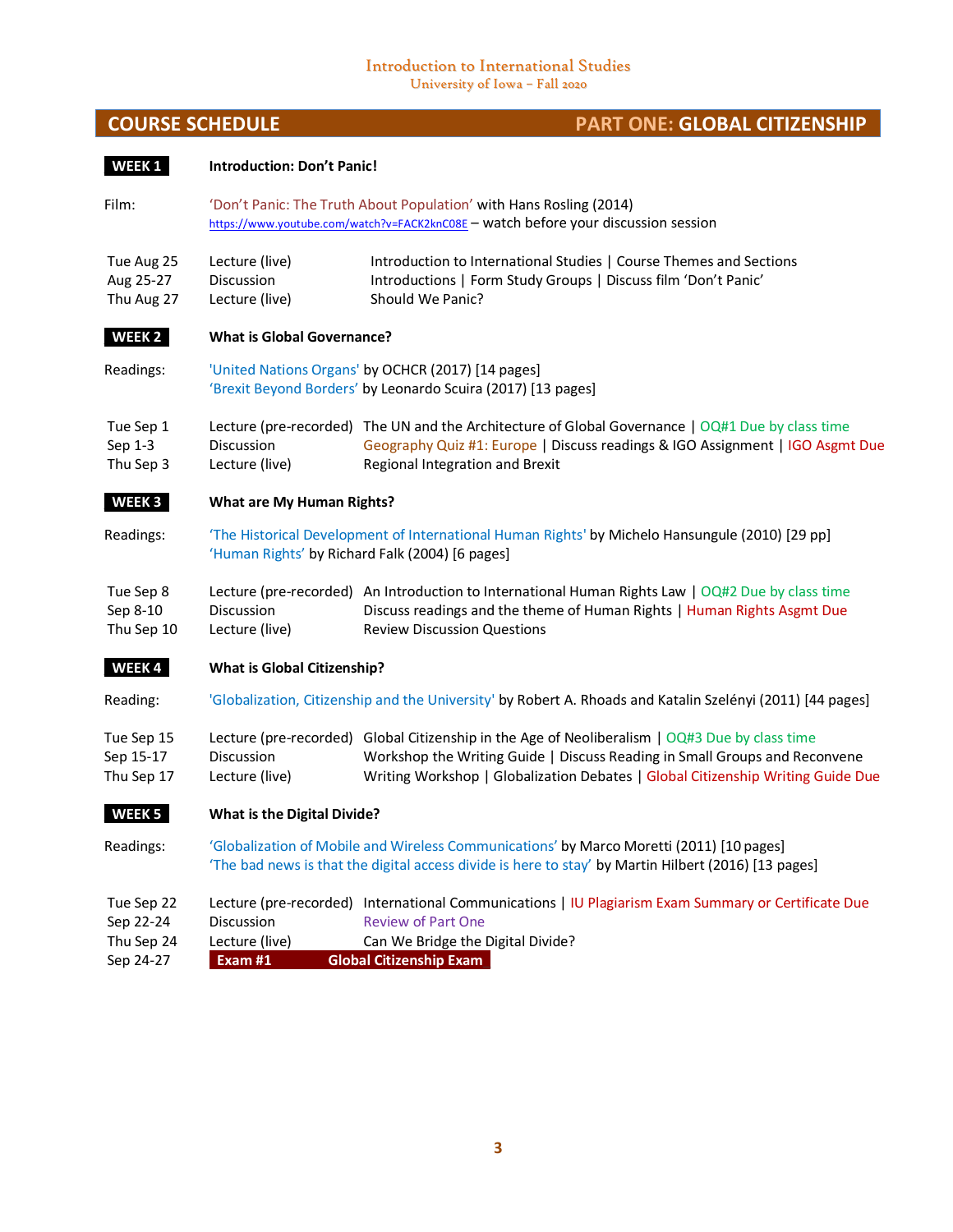# **COURSE SCHEDULE COURSE SCHEDULE PART TWO: GLOBAL MIGRATION**

| WEEK 6                                               | <b>Global Migration Patterns</b>                                                                                                                                                                                                                                                          |                                                                                                                                                                                                                            |  |  |  |  |  |  |
|------------------------------------------------------|-------------------------------------------------------------------------------------------------------------------------------------------------------------------------------------------------------------------------------------------------------------------------------------------|----------------------------------------------------------------------------------------------------------------------------------------------------------------------------------------------------------------------------|--|--|--|--|--|--|
| Readings:                                            | 'Global Migration in Historical Perspective' by Mavroudi and Nagel (2016) [26 pages]<br>'Precarious Migrants' by Ferguson and McNally (2015) [15 pages]                                                                                                                                   |                                                                                                                                                                                                                            |  |  |  |  |  |  |
| Tue Sep 29<br>Sep 29 - Oct 1 Discussion<br>Thu Oct 1 | Lecture (live)                                                                                                                                                                                                                                                                            | Lecture (pre-recorded) Great Migrations   OQ#4 Due by class time   Global Citizenship Paper Due<br>Geography Quiz #2: Africa   The Precarity of Being a Migrant<br>Migration and the Restructuring of Global Labor Markets |  |  |  |  |  |  |
| WEEK <sub>7</sub>                                    | <b>Population and Migration</b>                                                                                                                                                                                                                                                           |                                                                                                                                                                                                                            |  |  |  |  |  |  |
| Readings:                                            | 'Global Population Projections' by Anderson et. Al. (2015) [5 pages]<br>'The Urban Climacteric' by Mike Davis (2006) [19 pages]                                                                                                                                                           |                                                                                                                                                                                                                            |  |  |  |  |  |  |
| Tue Oct 6<br>Oct 6-8<br>Thu Oct 8                    | Lecture (pre-recorded) Global Population Increase & the Development Paradox   OQ#5 Due by class time<br><b>Discussion</b><br>Discuss readings and the film 'Don't Panic'<br>A Planet of Slums?<br>Lecture (live)                                                                          |                                                                                                                                                                                                                            |  |  |  |  |  |  |
| WEEK 8                                               | <b>Current Migration Crises</b>                                                                                                                                                                                                                                                           |                                                                                                                                                                                                                            |  |  |  |  |  |  |
| Readings:                                            |                                                                                                                                                                                                                                                                                           | 'Immigrant America' by Raymond Taras (2018) [22 pages]<br>'Europe's Migration Crisis' by James Hampshire (2015) [4 pages]                                                                                                  |  |  |  |  |  |  |
| Tue Oct 13<br>Oct 13-15<br>Thu Oct 15                | Lecture (pre-recorded)<br>Migration Crises in the Americas and Europe   OQ#6 Due by class time<br>Discussion<br>Workshop the Writing Guide<br>The Current Migrant Crisis in Europe   Migration Writing Guide Due<br>Lecture (live)                                                        |                                                                                                                                                                                                                            |  |  |  |  |  |  |
| WEEK <sub>9</sub>                                    | <b>Human Trafficking and Modern Slavery</b>                                                                                                                                                                                                                                               |                                                                                                                                                                                                                            |  |  |  |  |  |  |
| Readings:<br>Film:                                   | 'Human Trafficking: A Worldwide Concern' by Kevin Bales (2005) [28 pages]<br>"A Vile and Violent Thing": Female Traffickers and the Criminal Justice Response'<br>by Rose Broad (2015) [16 pages]<br>'Sex Trafficking: How it Works' with Mimi Chakarova (2011) (watch before discussion) |                                                                                                                                                                                                                            |  |  |  |  |  |  |
|                                                      | https://www.youtube.com/watch?v=ClOpws3XgwY                                                                                                                                                                                                                                               |                                                                                                                                                                                                                            |  |  |  |  |  |  |
| Tue Oct 20<br>Oct 20-22<br>Thu Oct 22                | Lecture (pre-recorded)<br>Discussion:<br>Lecture (live)                                                                                                                                                                                                                                   | Human Trafficking and Modern Slavery   OQ#7 Due by class time<br>Discuss readings and the film 'Sex Trafficking'<br>Ending Modern Slavery: What will it take?                                                              |  |  |  |  |  |  |
| <b>WEEK 10</b>                                       | <b>Migration and Climate Change</b>                                                                                                                                                                                                                                                       |                                                                                                                                                                                                                            |  |  |  |  |  |  |
| Readings:                                            | 'The Making of the Hockey Stick' by Michael Mann (2012) [21 pages]<br>'Introduction: Migration and Climate Change' by Piguet et. al. (2011) [26 pages]                                                                                                                                    |                                                                                                                                                                                                                            |  |  |  |  |  |  |
| Tue Oct 27<br>Oct 27-29<br>Thu Oct 29<br>Oct 29      | Lecture (pre-recorded)<br>Discussion<br>Lecture (live)<br>Exam #2                                                                                                                                                                                                                         | Climate Change and the Market Economy   Migration Paper Due<br>Review of Part Two   Discuss Readings<br>What will it take to deal with Climate Change?<br><b>Global Migration Exam</b>                                     |  |  |  |  |  |  |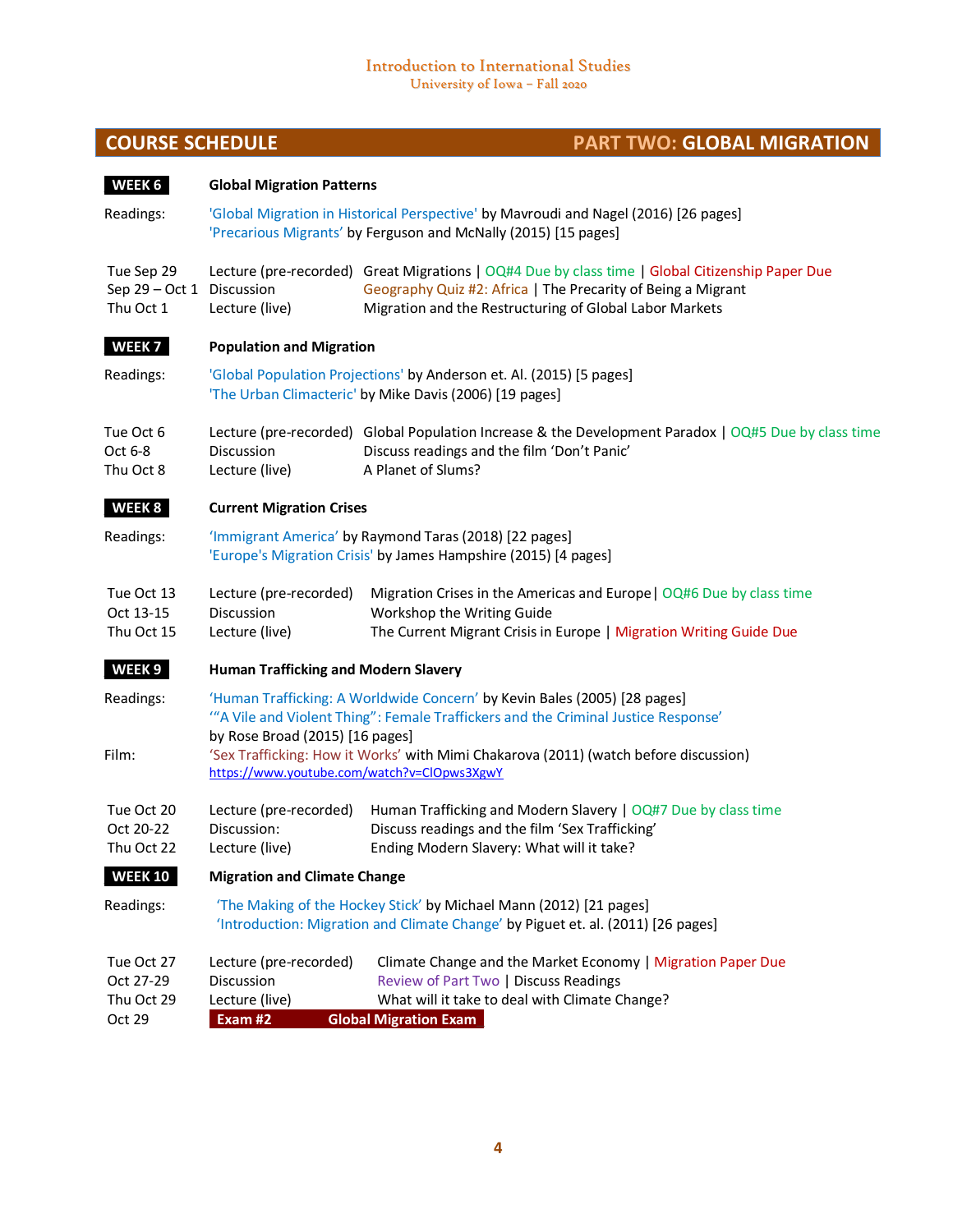٠

# **COURSE SCHEDULE PART THREE: GLOBAL INEQUALITY**

| <b>WEEK 11</b>                        | The Global Market Economy and Inequality                                                                                                                                                                                                                                                   |                                                                                                                                                                                                                                                             |  |  |  |  |  |  |
|---------------------------------------|--------------------------------------------------------------------------------------------------------------------------------------------------------------------------------------------------------------------------------------------------------------------------------------------|-------------------------------------------------------------------------------------------------------------------------------------------------------------------------------------------------------------------------------------------------------------|--|--|--|--|--|--|
| Readings:                             |                                                                                                                                                                                                                                                                                            | 'Indigestible Recipe: Rice, Chicken Wings, and International Financial Institutions:<br>Or Hunger Politics in Haiti' by Jean-Germain Gros (2010) [12 pages]<br>'Does Globalization Increase Inequality' V. Shiva vs L. Chandy and G. Gertz (2010) [9 pages] |  |  |  |  |  |  |
| Tue Nov 3<br>Nov 3-5<br>Thu Nov 5     | Lecture (pre-recorded)<br>Discussion<br>Lecture (live)                                                                                                                                                                                                                                     | International Financial Institutions (IFIs) and Austerity   OQ#8 Due by class time<br>Geography Quiz #3: The Americas   Neoliberalism and Structural Adjustment<br>Global Inequality and Economic Development                                               |  |  |  |  |  |  |
| <b>WEEK 12</b>                        | The Green Revolution and Inequality                                                                                                                                                                                                                                                        |                                                                                                                                                                                                                                                             |  |  |  |  |  |  |
| Readings:                             |                                                                                                                                                                                                                                                                                            | 'The Green Revolution' by Gordon Conway (2012) [21 pages]<br>'The Political Economy of Hunger in 21st Century India' by Jayati Ghosh (2010) [6 pages]                                                                                                       |  |  |  |  |  |  |
| Tue Nov 10<br>Nov 10-12<br>Thu Nov 12 | Lecture (pre-recorded)<br>Discussion<br>Lecture (live)                                                                                                                                                                                                                                     | The Green Revolution: Heroes and Critics   OQ#9 Due by class time<br>Geography Quiz #4: Asia   The Controversy over GMOs   GMO Asgmt Due<br>The Problem of Hunger and A Second Green Revolution?                                                            |  |  |  |  |  |  |
| <b>WEEK 13</b>                        | <b>Gender and Inequality</b>                                                                                                                                                                                                                                                               |                                                                                                                                                                                                                                                             |  |  |  |  |  |  |
| Readings:                             | 'Gender and Inequality in the Global Labor Force' by Mary Beth Mills (2003) [16 pages for Tues]<br>'Searching for a middle ground' by Ulf Johansson Dahre (2017) [16 pages]<br>'The Influence of Cultural Relativism on International Human Rights Law' by K. Brennan (1989)<br>[32 pages] |                                                                                                                                                                                                                                                             |  |  |  |  |  |  |
| Tue Nov 17<br>Nov 17-19<br>Thu Nov 19 | Lecture (pre-recorded)<br>Discussion<br>Lecture (live)                                                                                                                                                                                                                                     | The Making of UN Women   OQ#10 Due by class time<br>The Struggle for Gender Inequality   Universalism vs Cultural Relativism<br>Cultural Relativism and the FGM Controversy   Inequality Writing Guide Due                                                  |  |  |  |  |  |  |
| <b>WEEK 14</b>                        |                                                                                                                                                                                                                                                                                            | Thanksgiving Break: No Classes November 23-27                                                                                                                                                                                                               |  |  |  |  |  |  |
| <b>WEEK 15</b>                        | <b>Global Health and Inequality</b>                                                                                                                                                                                                                                                        |                                                                                                                                                                                                                                                             |  |  |  |  |  |  |
| Readings:                             |                                                                                                                                                                                                                                                                                            | 'The Poor have no face, no voice' by Gijs Walraven (2011) [10 pages]<br>'Globalization and Tobacco' by Derek Yach et. al. (2007) [25 pages]                                                                                                                 |  |  |  |  |  |  |
| Tue Dec 1                             | Guest Lecture (live)                                                                                                                                                                                                                                                                       | 'A Perspective on Global Health' and 'The Global Tobacco Pandemic'<br>with Dr. Christopher Squier   OQ#11 Due by class time                                                                                                                                 |  |  |  |  |  |  |
| Dec 1-3<br>Thu Dec 3                  | Discussion<br><b>Guest Lecture (live)</b>                                                                                                                                                                                                                                                  | <b>Review of Part Three</b><br>'Covid-19 and Pandemics in History' with Dr. Christopher Squier                                                                                                                                                              |  |  |  |  |  |  |
| <b>WEEK 16</b>                        | Summary: What Have We Learned?                                                                                                                                                                                                                                                             |                                                                                                                                                                                                                                                             |  |  |  |  |  |  |
| Readings:                             | 'How Ideas Change the World' by Rutger Bregman (2014) [31 (short) pages]                                                                                                                                                                                                                   |                                                                                                                                                                                                                                                             |  |  |  |  |  |  |
| Tue Dec 8<br>Dec 8-10<br>Thu Dec 10   | Lecture (pre-recorded)<br>Discussion<br>Summary Lecture (live)                                                                                                                                                                                                                             | Hegemony and Resistance   Inequality Paper Due<br>Evaluations (bring your electronic devices)   Share what you have learned<br>What Can Global Citizens Do?                                                                                                 |  |  |  |  |  |  |
| <b>WEEK 17</b>                        | <b>FINALS WEEK</b>                                                                                                                                                                                                                                                                         |                                                                                                                                                                                                                                                             |  |  |  |  |  |  |
|                                       |                                                                                                                                                                                                                                                                                            |                                                                                                                                                                                                                                                             |  |  |  |  |  |  |

Exam Week **Exam #3 Global Inequality Exam\_** Due by 11:59 pm on Weds Dec 16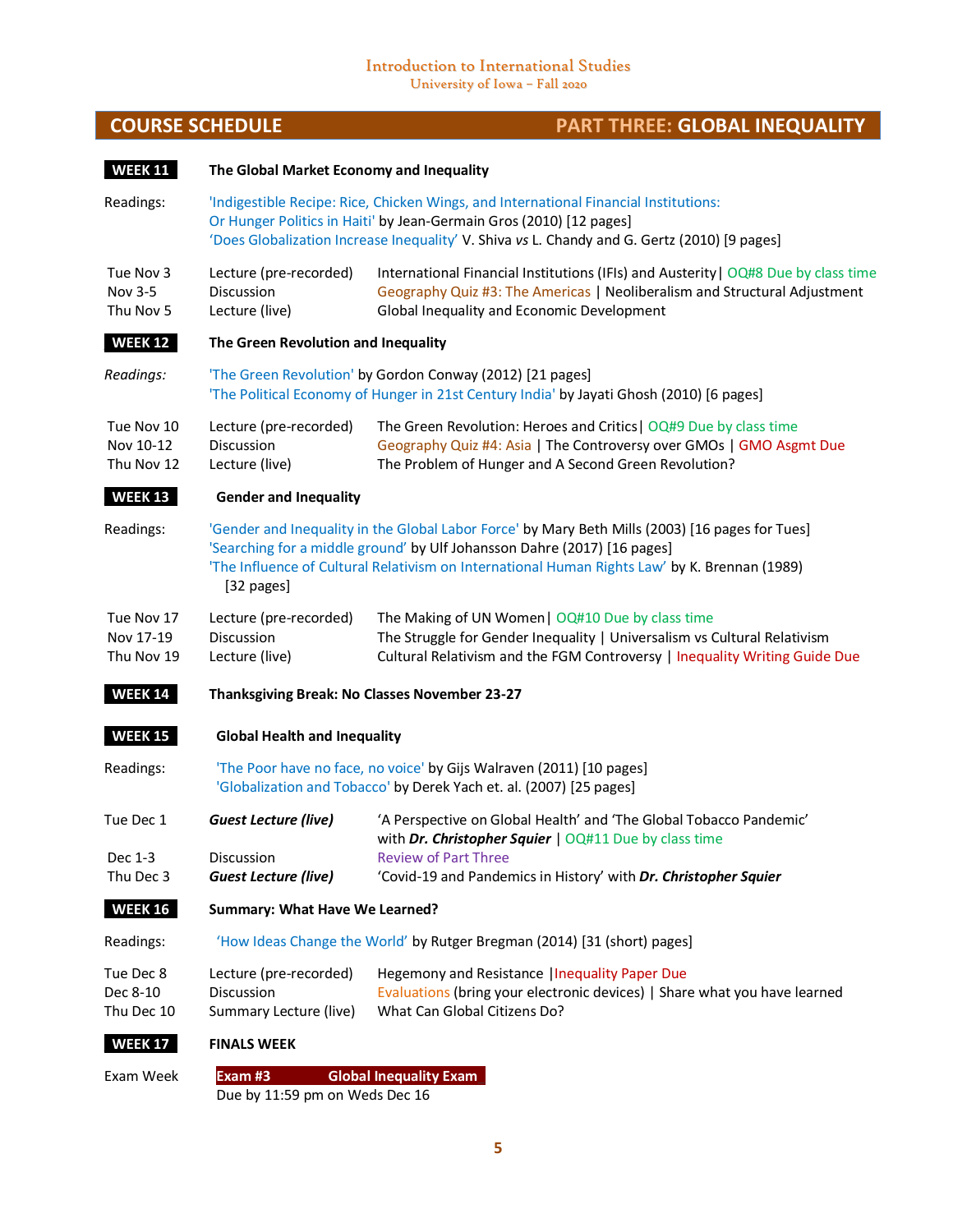## **POLICIES: PARTICIPATION**

- 1. **Cameras On Please:** Please keep your cameras on, if possible, during live meetings via Zoom. We hope you have a camera on your computer so that when participating via Zoom your instructors and classmates can see you. The more of us who are visible, the more we can re-create the feel of a live classroom.
- 2. **Make-Up Assignments:** Online Quizzes and Geography Quizzes cannot be re-taken after the date by or on which they are to be taken except in cases involving legitimate, documented reasons. An assignment sheet with Instructions may be found under the Course Materials module on Icon/Canvas.
- 3. **Collaboration:** You are encouraged to collaborate with your classmates in reviewing the reading material and discussing the course content. Exams and assignments, however, are an evaluation of how well you have comprehended and synthesized the course content as an individual. While you may discuss the essay questions you are given for assignments with your colleagues, you are expected to do the writing on all written assignments, quizzes and exams by yourself.

## **POLICIES: WRITTEN ASSIGNMENTS**

- 1. **Plagiarism:** You are expected to submit original work. Do not cut and paste material from your sources as you write, as this greatly increases the likelihood of plagiarism. Any string of text longer than seven (7) words that is lifted directly from a source that is not attributed to the original by adding "quote marks" *and* a citation constitutes plagiarism. Paraphrasing without including a citation is also plagiarism. Plagiarism is a form of cheating because it involves falsely indicating to the reader that you wrote something which you did not write. All written assignments are checked electronically for instances of plagiarism. Blatant cheating will result in a 0 for the assignment and will be reported to the University authorities. You will learn more about academic dishonesty (plagiarism) by completing the IU Test.
- 2. **Online Submissions Formatting:** All written assignments must be submitted via the ICON/Canvas Dropbox so that the text of your writing assignments may be compared against the web and other student papers to ensure academic honesty. For the electronic version, submit your file in a standard file format such as .pdf, .docx, or .rtf to be sure that your instructor can open it.
- 3. **Late Penalties**: Assignments handed in by the on time will receive priority in terms of comments. No penalties will be assessed on late assignments during a grace period of 7 days. Thereafter, half a letter grade (5%) deduction will be assessed on any written assignment turned in more than 7 days late, increasing to a full letter grade (10%) after 14 days.
- 4. **Do Not Cite Reference Works:** Reference works such as *Encyclopedia Britannica* or *Wikipedia.org* provide general knowledge. You may take it for granted that your reader has access to information found here and therefore you do not need to include such reference works in your citations and bibliography; they will not count toward your minimum number of citations.
- 5. **No Domestic Topics:** The focus of this course is *international*. There are dozens of courses focusing on domestic topics within the United States. If the topic for your written assignments or presentations is focused solely on the United States, you will be asked to redo the assignment. Comparative studies between the US and another country, however, may be explored, with approval from your instructor.
- 6. **A Note to Foreign Students:** While you may not focus on the United States, you also may not focus on your country of origin, since this is 'domestic' for you. For example, students from China may not turn in papers exclusively about China and students from Mexico may not turn in papers about Mexico. You may, however, explore a comparative study between your country of origin and another country, upon approval of your instructor.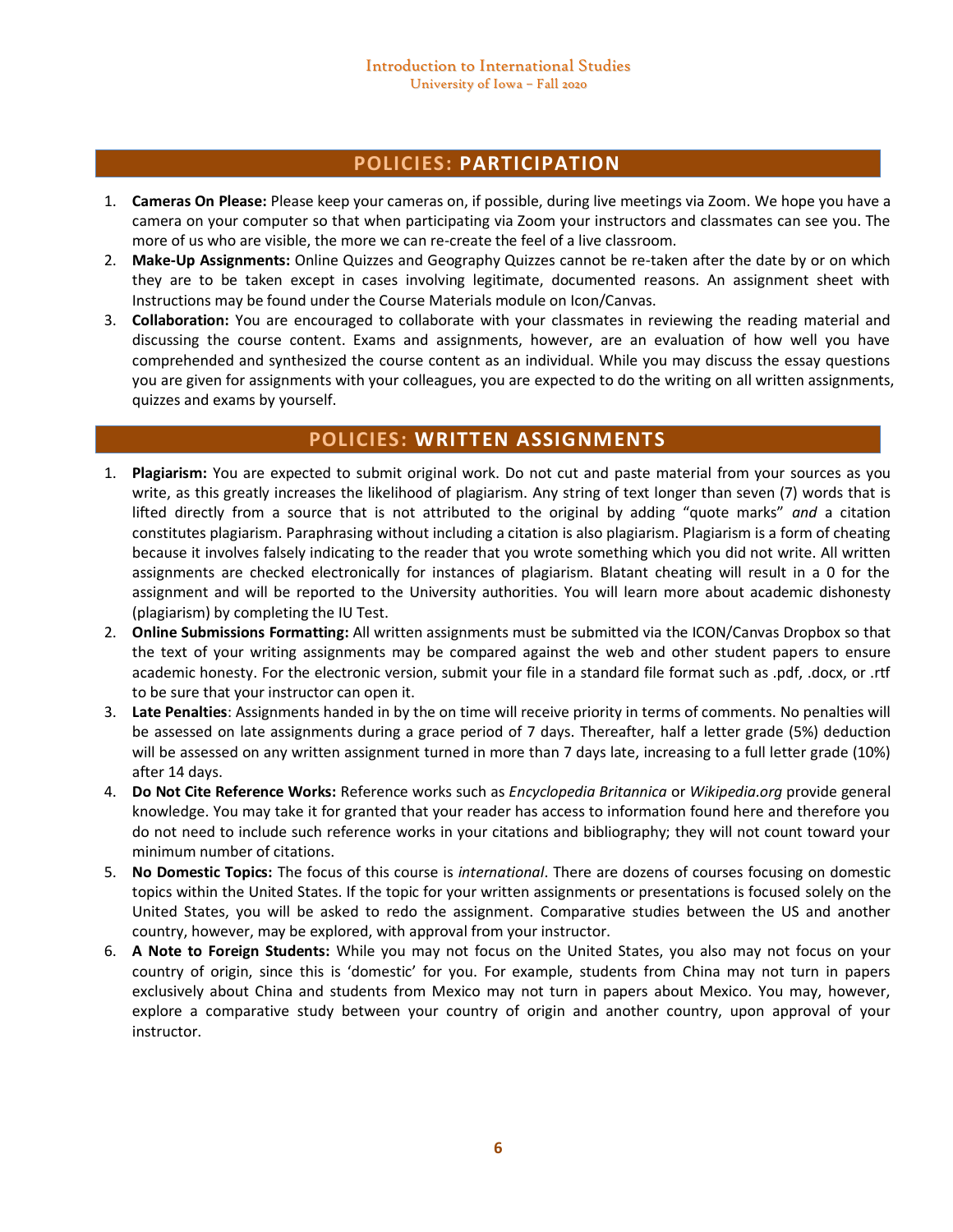# **GUIDELINES FOR WRITING ASSIGNMENTS**

The following guidelines apply to all three of your writing assignments.

### **CHOOSING AND NARROWING DOWN TOPIC**

You are encouraged to choose a topic which involves two or more countries, but if you choose to focus on one country, be sure to include an international component. For example, if you want to write about the culture of *favelas* (slums, shantytowns) in Brazil, you might make some brief comparisons with shantytowns in one or more other countries in Latin America or elsewhere. A good way to get started narrowing down your topic is to write down a list of 6-12 keyword phrases and then start entering these as search terms in databases like JSTOR [see 'JSTOR' on the syllabus, p. 10 below], the university's main website, or using a search engine.

You are looking for a *specific* topic and more specifically, a controversy or debate. Your topic can be as specific as, for example, focusing on a particular policy which affects shantytown residents or the rhetoric and the reality when it comes to perceptions of certain migrants or refugees in a certain country.

**Note:** As stated in your syllabus, you may *not* choose a topic that focuses solely on a domestic issue in the United States. Non-US students may *not* choose a topic that focuses solely on your country of origin.

### **RESEARCH EXPECTATIONS**

Once you have decided upon a topic, the next step is to locate reading materials which you will actually use as your sources. Gather a dozen or so items as a first search, pause, refine your search from there and start again. Simply grabbing the first few sources you locate to meet any specified minimum number of sources is not the way to produce a quality essay and earn a good grade. In order to locate a good controversy and/or good evidence to support your argument, you will read many more sources than you actually use in your paper.

- 1. In class, we will review the distinction between **'scholarly' (peer-reviewed) and 'popular' sources**. You are encouraged to work with scholarly sources as much as possible. When using popular sources, you are encouraged to avoid websites which provide minimal information for your citation and to rely on reputable sources, including reliable news outlets, government reports and documentary videos. Do not cite reference works such as *Encyclopedia Britannica* or *Wikipedia* even if you use them to locate information. Wikipedia pages will often provide footnotes; you are encouraged to explore and cite *those* sources if they appear reliable. Ask your instructor for assistance if you are uncertain as to whether a source is scholarly, reputable or reliable.
- 2. Use a **variety of sources** and do not rely too heavily on one source or one journal.
- 3. The university **librarians** are eager to assist you in locating materials. Brett Cloyd is the new specialist in International Studies at UI Libraries, see: [https://guides.lib.uiowa.edu/brett-cloyd.](https://guides.lib.uiowa.edu/brett-cloyd)
- 4. You may **use course materials** as sources for your paper if appropriate. They should make up no more than 1/3 of your total citations at most. Course materials listed in your bibliography will *not* count toward meeting any specified minimum number of sources, scholarly or otherwise.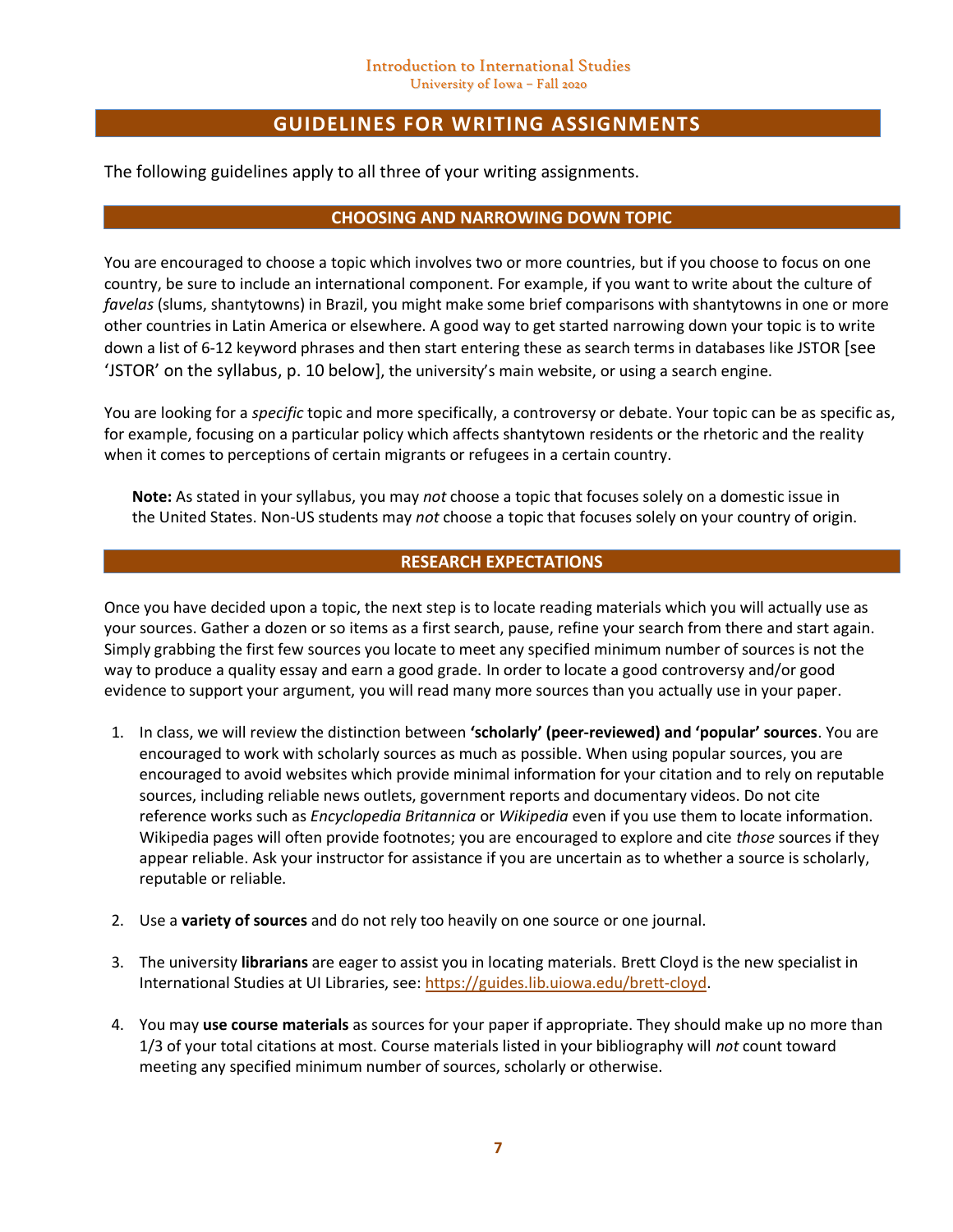#### **FORMATTING**

Written assignments will be typed on plain white 8.5" x 11" paper using 12 point font (Times New Roman is preferred), using 1" margins. 1.5 line spacing is preferred; 2.0 is acceptable. Use a standard font like Calibri or Times. Number your pages, starting from page 2. Chicago Manual of Style formatting is preferred but you may use any style manual you choose, or follow your own formatting style, so long as you are consistent. Be sure to give your essay an informative title.

### **Length**

All three essays should be a minimum of two (2) full pages in length; there is no maximum page length. Writing short papers can be harder than writing long papers! Because you are writing a short paper, you will likely want to produce several drafts until you are sure that your argument is focused and specific by removing redundant or unnecessary material such as 'throat clearing' statements. ("This idea is important because x" can usually be revised to just say "x"). Please provide a word count, not counting the bibliography, two lines below the last sentence of your essay.

### **Citations Formatting**

In class you will be given examples of how to produce citations and a bibliography using the *Chicago Manual of Style*. You may use the style manual or format of your choosing, so long as the formatting is consistent. Whether you use footnotes or in-text citations, each citation should contain, at a minimum, the surname of the author or the name of the institution which produced the document, the year of publication and page numbers if available. Here is an example of an in-text citation: (Smith 2017: 1-5). At the end of this sentence and at the bottom of this page is an example of a footnote. $<sup>1</sup>$ </sup>

### **Bibliography Formatting**

You must also produce a bibliography or 'list of references' at the end of the paper. *Do not* simply cut and paste your bibliography from an automated referencing program like Endnote because the result will *not* be a consistently formatted bibliography. The entries in the bibliography should alphabetized by surname (Smith, John) or name of institution credited with authorship. The bibliography should be single-spaced with a blank line between each entry. The first line of each entry should be flush left and additional lines of the same entry should be indented five spaces, for example:

- Berk, Richard A. *Water shortage : lessons in conservation from the great California drought, 1976-1977*. Cambridge, Massachusetts: About Books, 1981.
- Jowett, A. J. "China's Water Crisis: The Case of Tianjin (Tientsin)." *The Geographical Journal* , vol. 152, no. 1 (March 1986): 9-18. <http://www.jstor.org/stable/632934> (accessed: November 1, 2013).

#### **Non-English Sources**

If you can read in a language other than English, you are encouraged to use foreign language sources, however be sure you translate into English any passages you choose to quote directly. Also, be sure to translate the title of the article or book in question alongside the non-English title in the bibliography. Any non-English terms appearing in your text should be *italicized*.

<sup>1</sup> John A. Smith. "International Studies is the most awesome field of studies in the world." *Journal of Awesome Studies*, 10, 1 (2017): 1-5.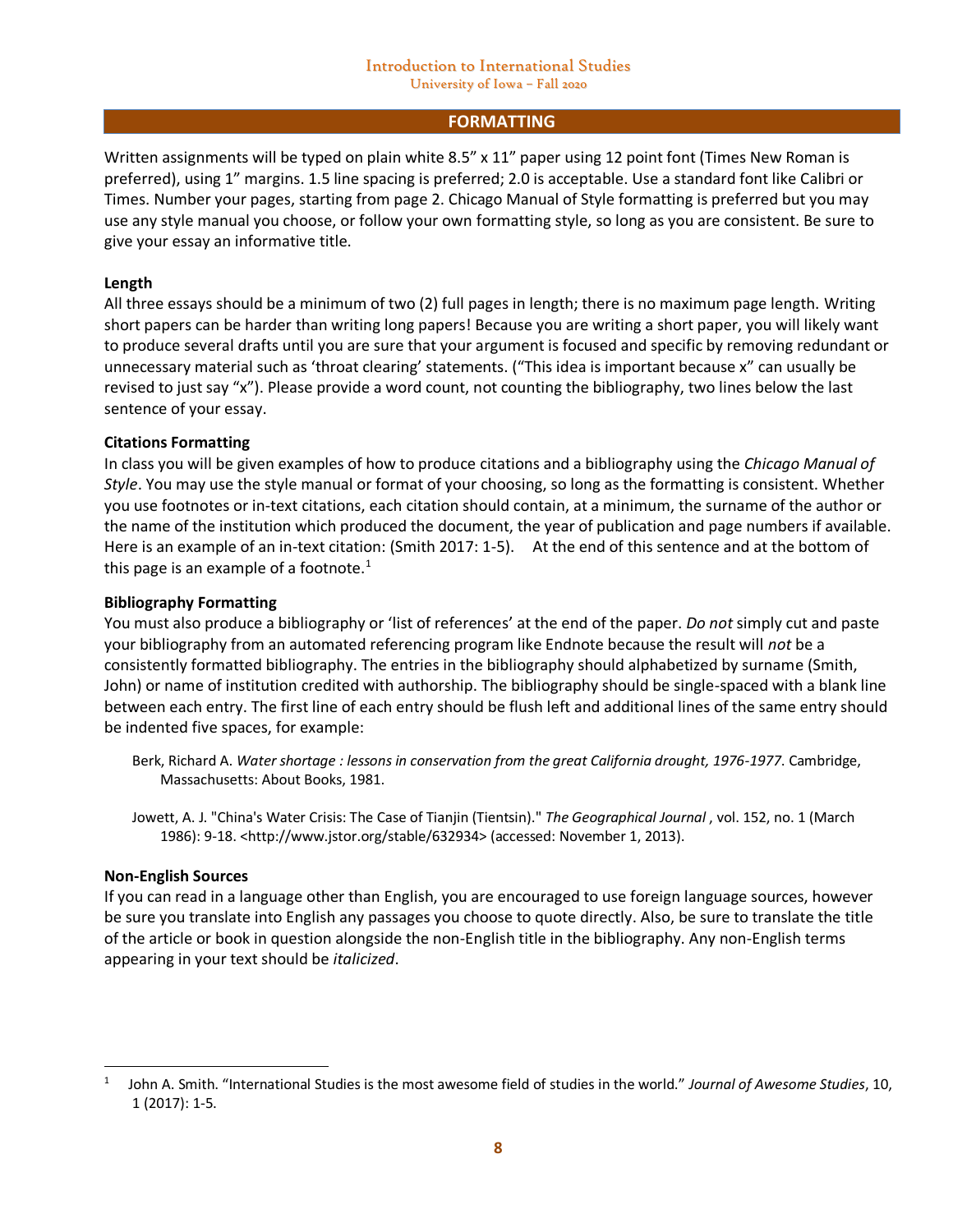### **GRADING RUBRIC**

Each writing assignment will involve a different rubric. Each criterion under each rubric will be graded on a 10-point scale and the results will be averaged to produce a final score and letter grade. The policy on late assignments can be found on page 6 of the syllabus.

| <b>GRADING SCALE</b> |  |           |      |            |  |           |  |           |  |
|----------------------|--|-----------|------|------------|--|-----------|--|-----------|--|
| $0 - 5.9$            |  | $6 - 6.9$ |      | 7-7.9      |  | $8 - 8.9$ |  | $9 - 10$  |  |
| unacceptable         |  |           | poor | acceptable |  | good      |  | excellent |  |

# **S T U D E N T R E S O U R C E S**

- *The Writing Center*: [www.uiowa.edu/~writingc/](http://www.uiowa.edu/~writingc/) helps all in the University community improve their writing, including attitudes and self-confidence about writing. We also assist with reading.
- **The Speaking Center:** [clas.uiowa.edu/rhetoric/for-students/speaking-center](http://clas.uiowa.edu/rhetoric/for-students/speaking-center) is available to help students who would like to work on any aspect of oral communication, including: effective classroom participation, delivering oral presentations, speech anxiety and much more.
- *Tutor Iowa*: *[tutor.uiowa.edu/](http://tutor.uiowa.edu/)* is an excellent resource to find academic assistance and mentoring for your University of Iowa courses.
- *UI Libraries***:** have librarians on hand to help you succeed with your projects, while the website: [http://search.lib.uiowa.edu](http://search.lib.uiowa.edu/) is your gateway to finding resources. The new International Studies Librarian here at Iowa is Tim Arnold; he is ready to assist you with your work.
- *JSTOR***:** Guidelines for your written assignments may require a minimum number of scholarly sources. JSTOR is the world's largest repository of scholarly articles and the first place to look for scholarly articles on your topic. From the University Libraries website, click 'Databases', select the letter 'J' and scroll to the bottom of the page and click on 'JSTOR (Journal Storage)'. Log in using your hawkid at the prompt and click 'Advanced Search'. Type in your key terms and check the 'Articles' checkbox to begin searching.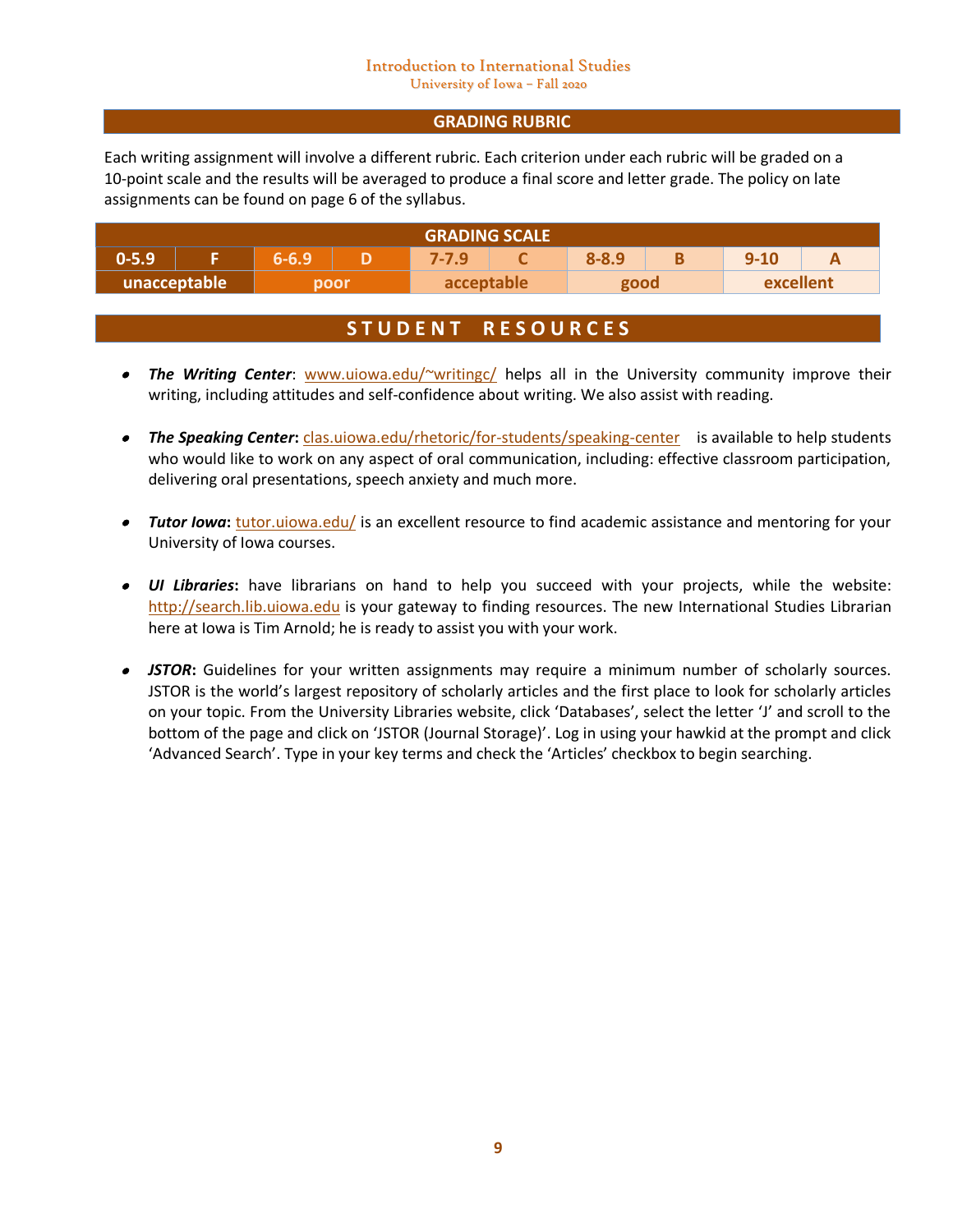# **UI and the College of Liberal Arts and Sciences INFORMATION FOR UNDERGRADUATES**

#### **Absences and Attendance**

Students are responsible for attending class and for contributing to the learning environment of a course. Students are also responsible for knowing their course absence policies, which will vary by instructor. All absence policies, however, must uphold the UI policy related to student illness, mandatory religious obligations, including Holy Day obligations, military service obligations, unavoidable circumstances or University authorized activities Students may use the CLAS absence form to aid communication with the instructor who will decide if the absence is excused or unexcused. The form is on ICON in the top banner under "Student Tools." More information is at https://clas.uiowa.edu/students/handbook/attendance-absences.

#### **Academic Integrity**

All undergraduates enrolled in courses offered by CLAS have, in essence, agreed to the College's Code of Academic Honesty. Misconduct is reported to the College, resulting in suspension or other sanctions, with sanctions communicated with the student through UI email. Visit this page for information: (https://clas.uiowa.edu/students/handbook/academic-fraud-honor-code).

#### **Accommodations for Disabilities**

UI is committed to an educational experience that is accessible to all students. A student may request academic accommodations for a disability (such as mental health, attention, learning, vision, and physical or health-related condition) by registering with Student Disability Services (SDS). The student is then responsible for discussing specific accommodations with the instructor. More information is at https://sds.studentlife.uiowa.edu/.

#### **Administrative Home of the Course**

The College of Liberal Arts and Sciences (CLAS) is the administrative home of this course and governs its add/drop deadlines, the second-grade-only option, and related policies. Other colleges may have different policies. CLAS policies may be found here: https://clas.uiowa.edu/students/handbook.

#### **Class Behavioral Expectations**

Students are expected to comply with University policies regarding appropriate classroom behavior as outlined in the Code of Student Life. This includes the policies and procedures that all students have agreed to regarding the Steps Forward for Fall 2020 in response to the COVID-19 pandemic. Particularly, all students are required to wear a face covering when in a UI building, including a classroom. In addition, the density of seats in classrooms has been reduced; in some instances, this will allow 6 feet or more between students while other cases, it may be less. Regardless, wearing a face covering and maintaining as much distance as possible are vital to slowing the spread of COVID-19. In the event that a student disrupts the classroom environment through their failure to comply with the reasonable directive of an instructor or the University, the instructor has the authority to ask that the student immediately leave the space for the remainder of the class period. Additionally, the instructor is asked to report the incident to the Office of Student Accountability for the possibility of additional follow-up. Students who need a temporary alternative learning arrangement related to COVID-19 expectations should contact Student Disability Services arrangements/: +1 319-335-1462

[https://sds.studentlife.uiowa.edu/fall-2020/covid-19-temporary-learning-](https://sds.studentlife.uiowa.edu/fall-2020/covid-19-temporary-learning-%20arrangements/) arrangements/